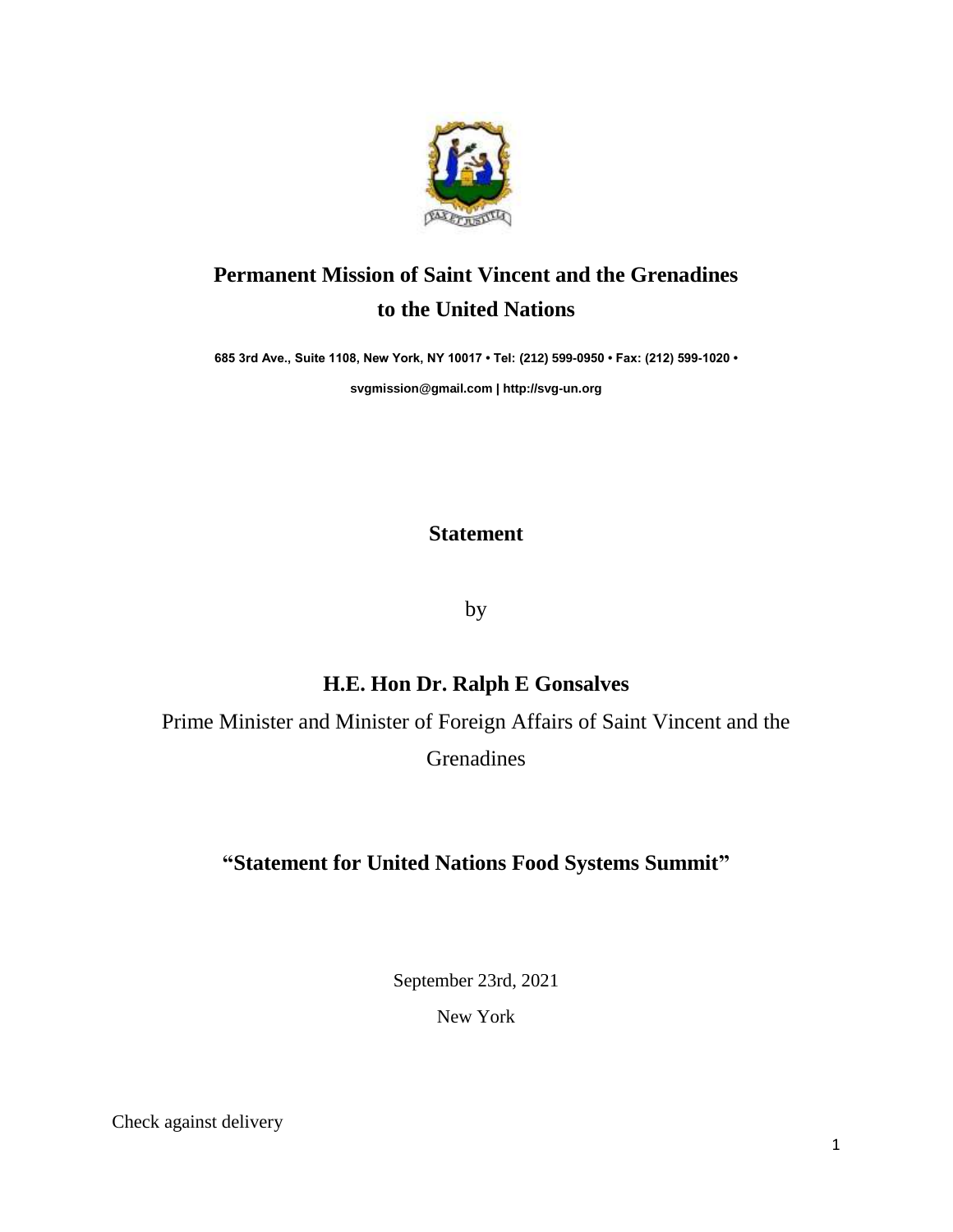Your Excellencies,

The eradication of hunger is one of humanity's most noble, yet enduring, ambitions. Amidst this perilous climatic epoch, *as bleached coral reefs mangle our seas and global carbon emissions scorch across the earth*, the quest to defeat undernourishment seems an insurmountable task. Still, embedded within our collective consciousness, reside the tools to address malnutrition and to safeguard the ecological systems on which our continued human existence so heavily depends.

Through a renewed multilateralism, *with this United Nations and its specialised agencies at its core*, we can ensure that everyone, everywhere has access to safe and nutritious food.

All stakeholders, including farmers, fishers and indigenous communities must mobilise themselves, *alongside their national governments*, to establish sustainable practices and to provide adequate sustenance to all.

For our part, Saint Vincent and the Grenadines has embarked on an ambitious campaign to support our small farmers; to help build their capacities and expand their production of organic and nutritious foods. So, too, have we engaged our fisher-folk.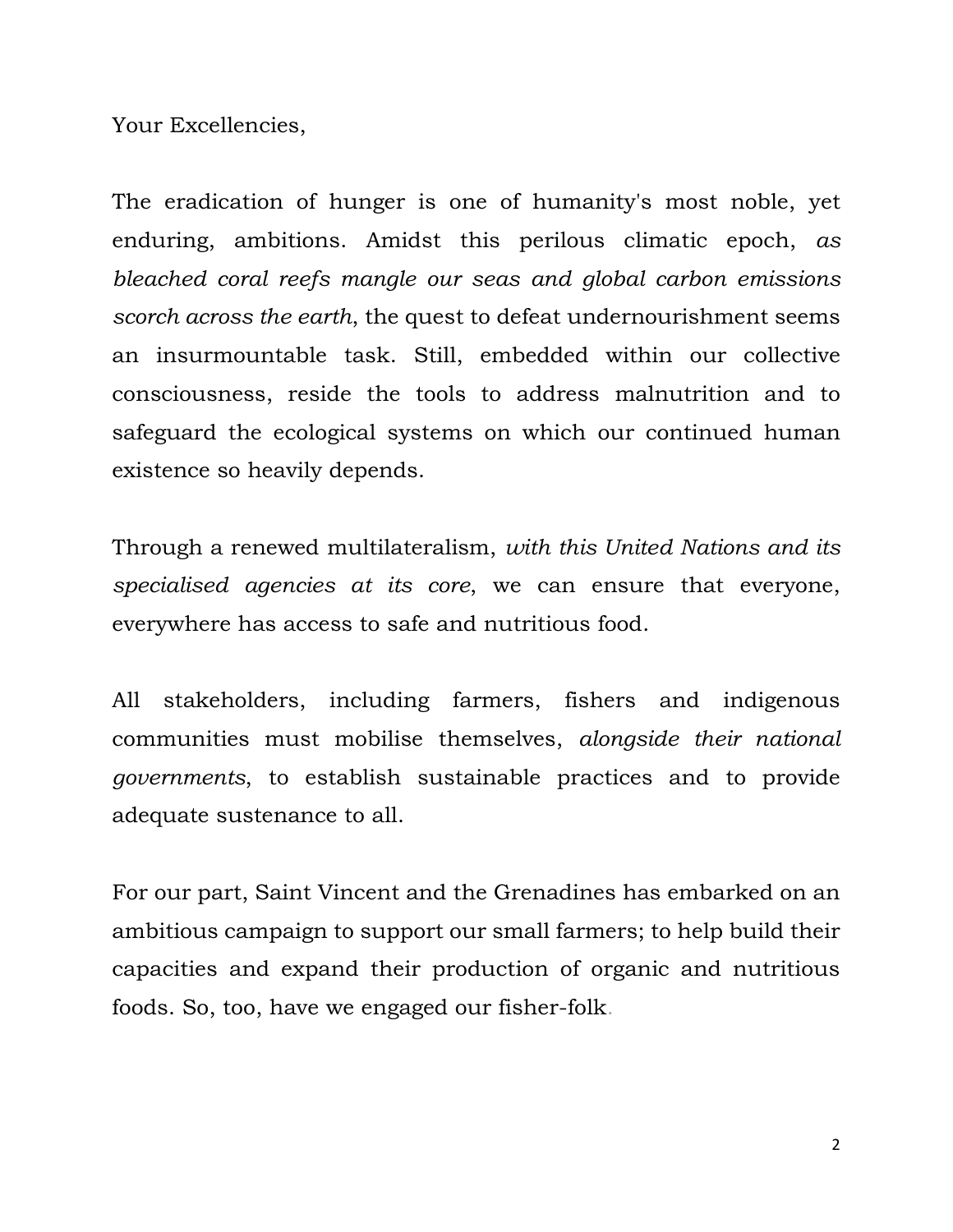All of this we have pursued despite the economic fallout of COVID-19, and the recent volcanic eruptions that destroyed approximately one-third of our nation's productive capacity. Notwithstanding these immense hurdles, we have kept the faith to ensure that life, living and production continue *for all our people*. The Food and Agricultural Organisation (FAO) and World Food Programme (WFP) have been our committed partners during these trying times.

Global stakeholders, in particular developed countries, are being summoned to match these endeavours with deep emission cuts, and wide-ranging commitments for predictable and reliable development financing. More pressingly, the international financial architecture must be suitably reformed: to provide social protections to the most vulnerable; to account sufficiently for our Small Island Exceptionalism; and to strike a balance between economic well-being and ecological welfare through the promotion of sustainable economic practices.

As changing climatic conditions, substantial biodiversity loss, and exploitative corporate arrangements lay waste to our global commons and the food systems they sustain; we must no longer allow narrow self-interest or a materialistic individualism to starve the many to whet the appetites of a few. During this pivotal decade to achieve the Sustainable Development Goals, let us work together: To build stronger comparative networks; to defeat hunger; to end conflict; to